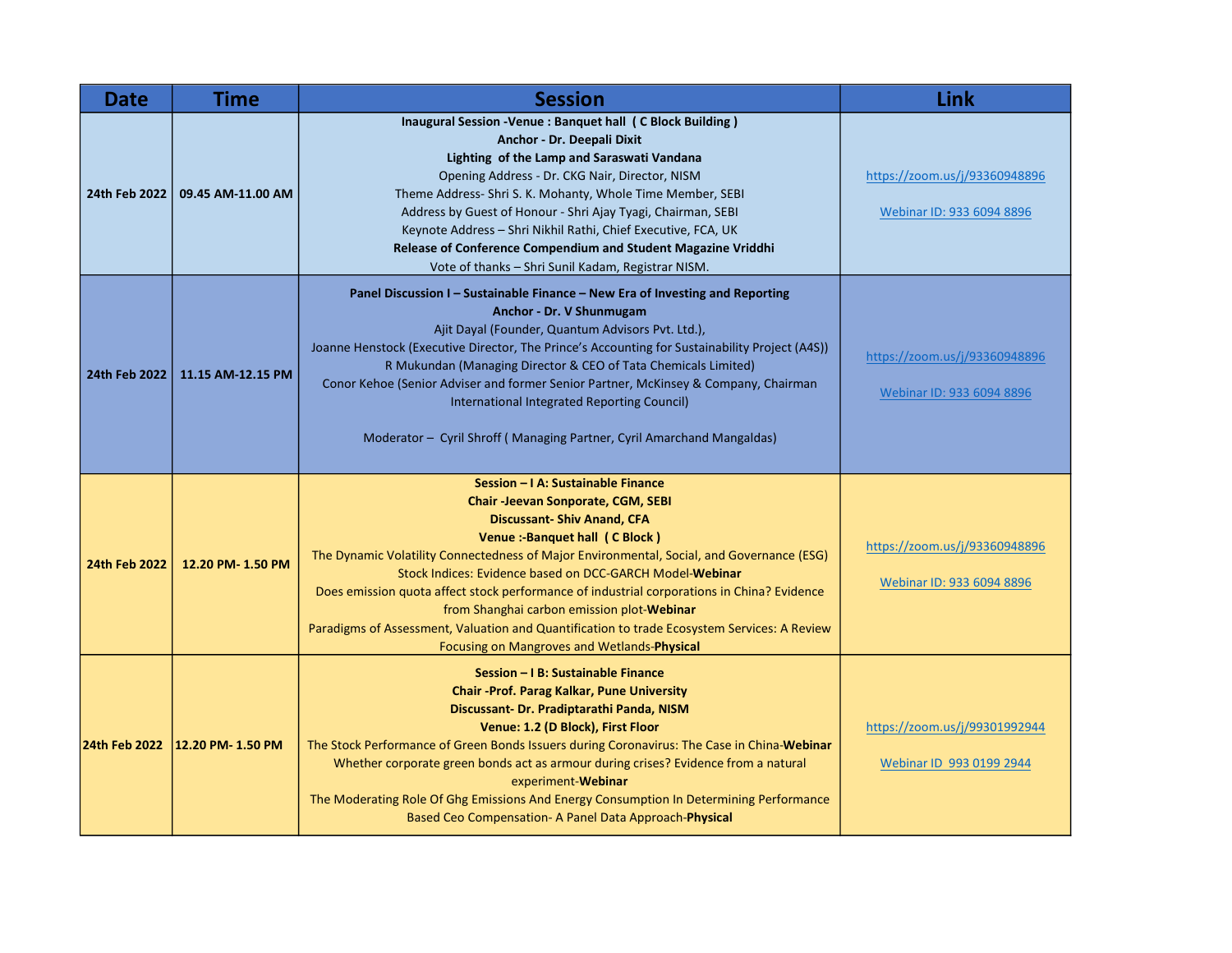| 24th Feb 2022 | 2.15 PM-3.45 PM | Session II A : Capital Markets in the Changing Context<br>Chair - Prabhas Kumar Rath, GM, SEBI<br>Discussant-Ritesh Nandwani, NISM<br>Venue:-Banquet hall (C Block)<br>Integration between Emerging Market Equity and Global Markets; is it fundamental or noisy?<br>Evidence from Wavelet denoised volatility spillover analysis in time and frequency domain.-<br>Webinar<br>A MULTICOUNTRY COMPARISON OF CRYPTOCURRENCY VS GOLD: PORTFOLIO OPTIMIZATION<br>THROUGH GENERALIZED SIMULATED ANNEALING-Webinar<br>Organization Capital and Firm Life Cycle: Family and Non-family firms-Physical | https://zoom.us/j/93360948896<br>Webinar ID: 933 6094 8896 |
|---------------|-----------------|-------------------------------------------------------------------------------------------------------------------------------------------------------------------------------------------------------------------------------------------------------------------------------------------------------------------------------------------------------------------------------------------------------------------------------------------------------------------------------------------------------------------------------------------------------------------------------------------------|------------------------------------------------------------|
| 24th Feb 2022 | 2.15 PM-3.45 PM | Session II B: Capital Markets in the Changing Context<br>Chair - Tirthankar Patnaik, Chief Economist, NSE<br>Discussant- Jainendra Shandilya<br>Venue: 1.2 (D Block), First Floor<br>On the effect of COVID-19 and policy uncertainty on stock market: evidence from India.-Physical<br>COVID-19, Stock Liquidity, and Abnormal Returns-Webinar<br>Single stock options market dynamics around earnings announcements: Evidence from India-<br>Webinar                                                                                                                                          | https://zoom.us/j/99301992944<br>Webinar ID 993 0199 2944  |
| 24th Feb 2022 | 2.15 PM-3.45 PM | Session II C : Capital Markets in the Changing Context<br>Chair -Dr. Jinesh Panchali, NISM<br>Discussant- Dr Jatin Trivedi, NISM<br>Venue: 1.1 (D Block), First Floor<br>Efficacy of surveillance actions and its relationship with Earnings Management and Corporate<br>Governance.-Webinar<br>Dynamic Connectedness and Directional Spillovers between Oil Shocks and the Indian Equity<br>Market: A Time-Frequency Approach-Webinar<br>Dependency of Islamic and Conventional stocks during Covid-19: A Copula Approach-Physical                                                             | https://zoom.us/j/94149110151<br>Webinar ID: 941 4911 0151 |

|               |                 | <b>Panel Discussion II - Passive Investing</b><br><b>Anchor - Dr. Jatin Trivedi</b><br>Panellists $-$ |                               |
|---------------|-----------------|-------------------------------------------------------------------------------------------------------|-------------------------------|
|               |                 | Nilesh Shah (Group President and MD, Kotak Mahindra Asset Management Co. Ltd., India)                 | https://zoom.us/j/93360948896 |
| 24th Feb 2022 | 4.00 PM-5.00 PM | Neeraj Chokshi (Co-Founder, NJ India),                                                                |                               |
|               |                 | Arnaud Llinas (Head of Amundi ETF, Indexing & Smart Beta Business Line, Amundi)                       | Webinar ID: 933 6094 8896     |
|               |                 | Moderator - Monika Halan (Author - Let's Talk Money, Adjunct Professor NISM)                          |                               |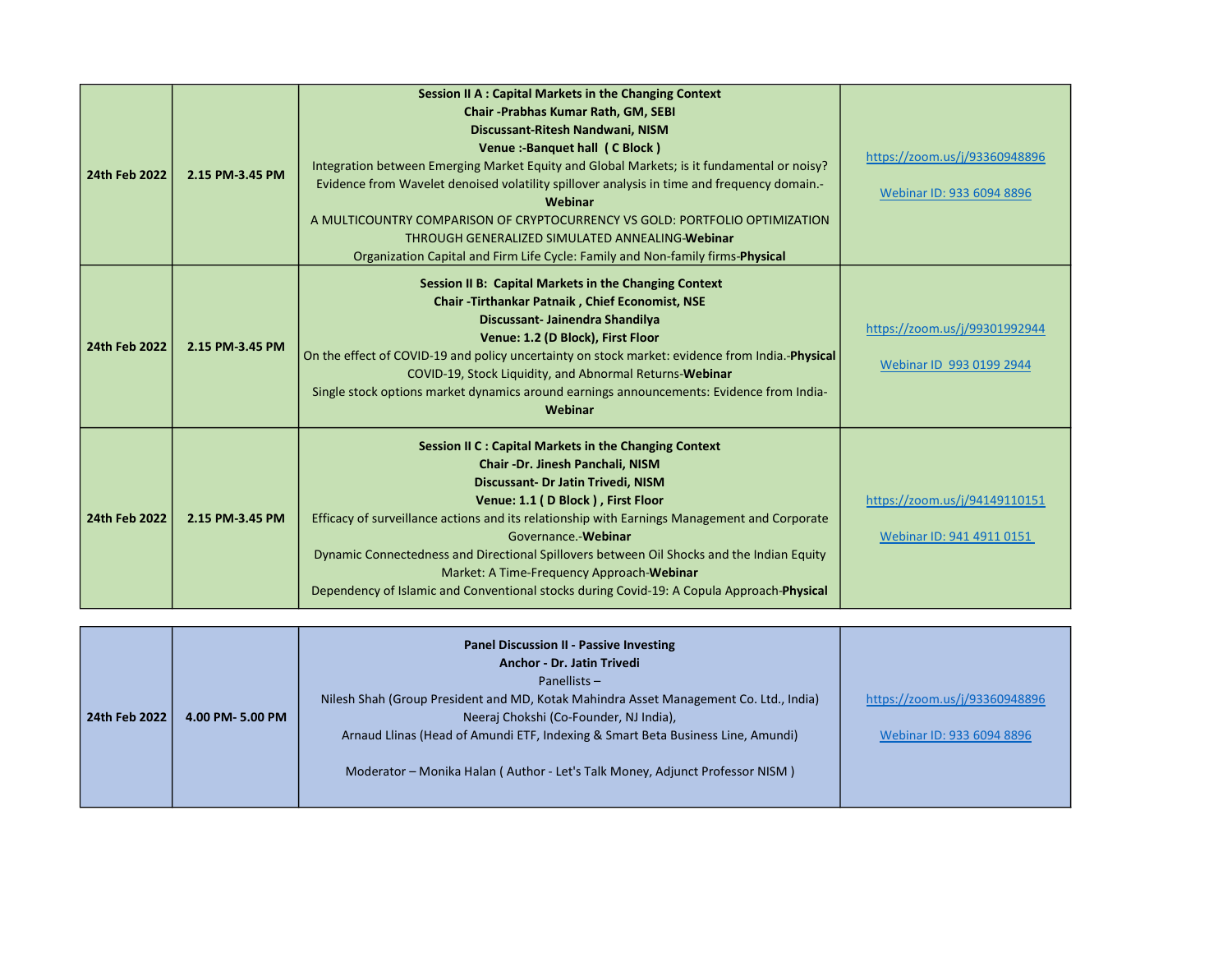|               |                 | Session III A: Culture of Equity and Long-Term Investment by Households                         |                               |
|---------------|-----------------|-------------------------------------------------------------------------------------------------|-------------------------------|
|               |                 | Chair - Dr. Rachana Baid, NISM                                                                  |                               |
|               |                 | Discussant-Jainendra Shandilya, AGM, SEBI                                                       | https://zoom.us/j/93360948896 |
| 24th Feb 2022 | 5.15 PM-6.45 PM | Venue: Banquet hall (C Block)                                                                   |                               |
|               |                 | Does investor base affect the firm-level ex-ante cost of equity capital?- <b>Physical</b>       | Webinar ID: 933 6094 8896     |
|               |                 | Family ownership and value of takeover: Evidence from India-Physical                            |                               |
|               |                 | Institutional investors: the reluctant activist or enthusiastic contributor- <b>Physical</b>    |                               |
|               |                 | Session III B: Culture of Equity and Long-Term Investment by Households                         |                               |
|               |                 | <b>Chair -Vidhu Shekar, Country Head -CFA</b>                                                   |                               |
|               |                 | Discussant- M. Krishnamoorthy, NISM                                                             |                               |
|               |                 | Venue: 1.2 (D Block), First Floor                                                               | https://zoom.us/j/99301992944 |
| 24th Feb 2022 | 5.15 PM-6.45 PM | The impact of mandatory CSR on firm financial and sustainability performances: Evidence from    |                               |
|               |                 | India-Webinar                                                                                   | Webinar ID 993 0199 2944      |
|               |                 | Does CO2 emissions impact Cross-border Mergers and Acquisition decisions? Evidence from         |                               |
|               |                 | India-Physical                                                                                  |                               |
|               |                 | Idiosyncratic Volatility and Cross-Sectional Stock Returns Across Ownership Categories-Physical |                               |

| 25th Feb 2022 | 10.00 AM- 11.30 AM | Session IV A: Evolving Market Landscape (Session I)<br>Chair -Dr. Ajay panda, NITIE, Mumbai<br>Discussant- Jitendra Kumar, DGM, SEBI<br>Venue: Banquet hall (C Block)<br>Pricing anomalies in the Indian corporate bond market-Webinar<br>Volatility spillover from the Chinese stock market to G20 stock markets in the wake of pandemic<br>COVID-19-Webinar<br><b>IDIOSYNCRATIC VOLATILITY AND SECURITY RETURN IN INDIAN SECURITY MARKET-Physical</b>                | https://zoom.us/j/93360948896<br>Webinar ID: 933 6094 8896 |
|---------------|--------------------|------------------------------------------------------------------------------------------------------------------------------------------------------------------------------------------------------------------------------------------------------------------------------------------------------------------------------------------------------------------------------------------------------------------------------------------------------------------------|------------------------------------------------------------|
| 25th Feb 2022 | 10.00 AM- 11.30 AM | Session IV B: Evolving Market Landscape (Session I)<br>Chair -Dr. V. Shunmugam, NISM<br>Discussant- Dr. Narsimhulu Siddula, NISM<br>Venue: 1.2 (D Block), First Floor<br>Effects of financial markets development on bank deposits: a worldwide evidence- <b>Physical</b><br>Volatility Spillovers on Indian Commodity Markets: Empirical Evidence from the MGARCH<br>Model-Webinar<br>Do Mutual Funds Reward Downside Risk? Evidence from an Emerging Economy-Webinar | https://zoom.us/j/92216105260<br>Webinar ID 922 1610 5260  |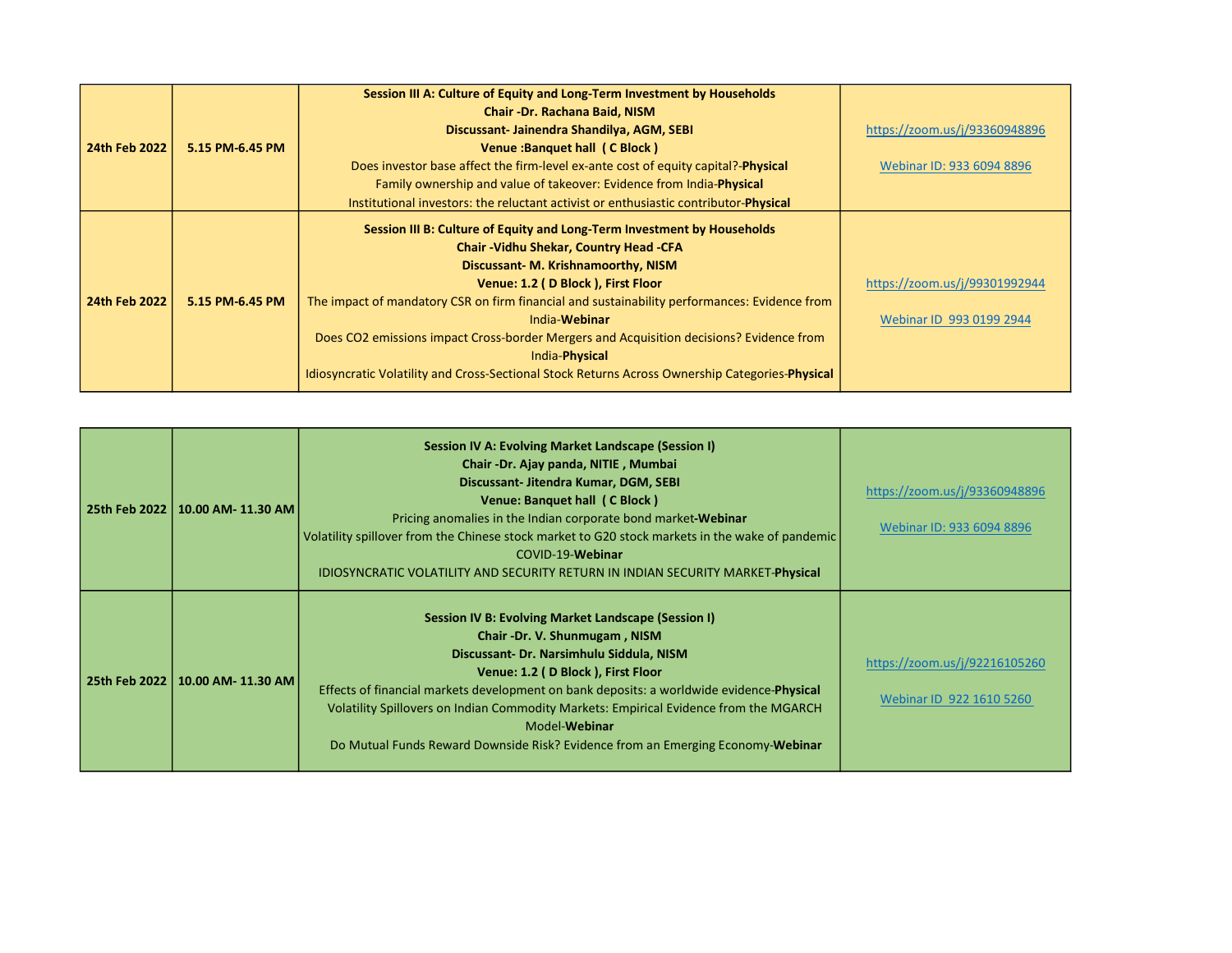|                                     | Panel Discussion III - Social Stock Exchange - The Way Forward<br>Anchor - Dr. Pradiptarathi Panda<br>Panellists $-$<br>Ved Arya (Founder, Srijan & National Convenor, RCRC Coalition),<br>Amit Chandra (Chairperson, Bain Capital Advisors (India) Private Limited), | https://zoom.us/j/93360948896 |
|-------------------------------------|-----------------------------------------------------------------------------------------------------------------------------------------------------------------------------------------------------------------------------------------------------------------------|-------------------------------|
| 25th Feb 2022<br>11.45 AM- 12.45 PM | R. Balasubramaniam (Founder GRAAM & SVYM and Member, Capacity Building Commission,<br>Government of India),<br>Pushpa Aman Singh (Founder, GuideStar India)<br>Moderator - Amarjeet Singh (Executive Director, SEBI)                                                  | Webinar ID: 933 6094 8896     |

| 25th Feb 2022 | 1.15 PM- 2.45 PM | <b>Session V: Evolving Market Landscape (Session II)</b><br><b>Chair - Tirthankar Patnaik, Chief Economist, NSE</b><br>Discussant- Dr Deepali Dixit, DGM SEBI<br>Venue:Banquet hall (C Block)<br>Political connections, firm leverage and cost of capital: Evidence of listed firms from India-<br><b>Webinar</b><br>COVID 19 Pandemic, Optimal Lag Determination and Intraday Range Volatility: Webinar<br>Empirical evidence of Top 50 stock scripts from Indian Stock Market-Webinar<br>Is cross hedging an effective tool for eliminating investment risk in the Indian banking sector? -<br><b>Physical</b> | https://zoom.us/j/93360948896<br>Webinar ID: 933 6094 8896 |
|---------------|------------------|------------------------------------------------------------------------------------------------------------------------------------------------------------------------------------------------------------------------------------------------------------------------------------------------------------------------------------------------------------------------------------------------------------------------------------------------------------------------------------------------------------------------------------------------------------------------------------------------------------------|------------------------------------------------------------|
| 25th Feb 2022 | 2.45 PM-3.05 PM  | NISM: One Stop Solution for Research in Securities Markets<br>Speaker-Sahil Malik, GM, SEBI & NISM<br>Venue - Banquet hall (C Block)                                                                                                                                                                                                                                                                                                                                                                                                                                                                             | https://zoom.us/j/93360948896<br>Webinar ID: 933 6094 8896 |

|               |                  | <b>Session VI: Indian Commodity Markets</b>                                                   |                               |
|---------------|------------------|-----------------------------------------------------------------------------------------------|-------------------------------|
|               |                  | <b>Chair-Naveen Sharma, GM, SEBI</b>                                                          |                               |
|               |                  | Discussant- Dr. Tulsi Lingareddy, MCX                                                         |                               |
|               |                  | Venue:Banquet hall (C Block)                                                                  | https://zoom.us/j/93360948896 |
| 25th Feb 2022 | 3.15 PM- 4.45 PM | Influence of Macroeconomic Variables on Indian Commodity Futures Prices: Case of Agricultural |                               |
|               |                  | Commodities-Hybrid (Webinar Paper Presenter)                                                  | Webinar ID: 933 6094 8896     |
|               |                  | Are Commodity Futures Sensitive to Monetary and Related Macroeconomic Variables?-Physical     |                               |
|               |                  | Application of Geometric Brownian Motion Model and Binomial Pricing Model for Simulation      |                               |
|               |                  | and Hedging Crude Oil Futures in Indian Context-Webinar                                       |                               |